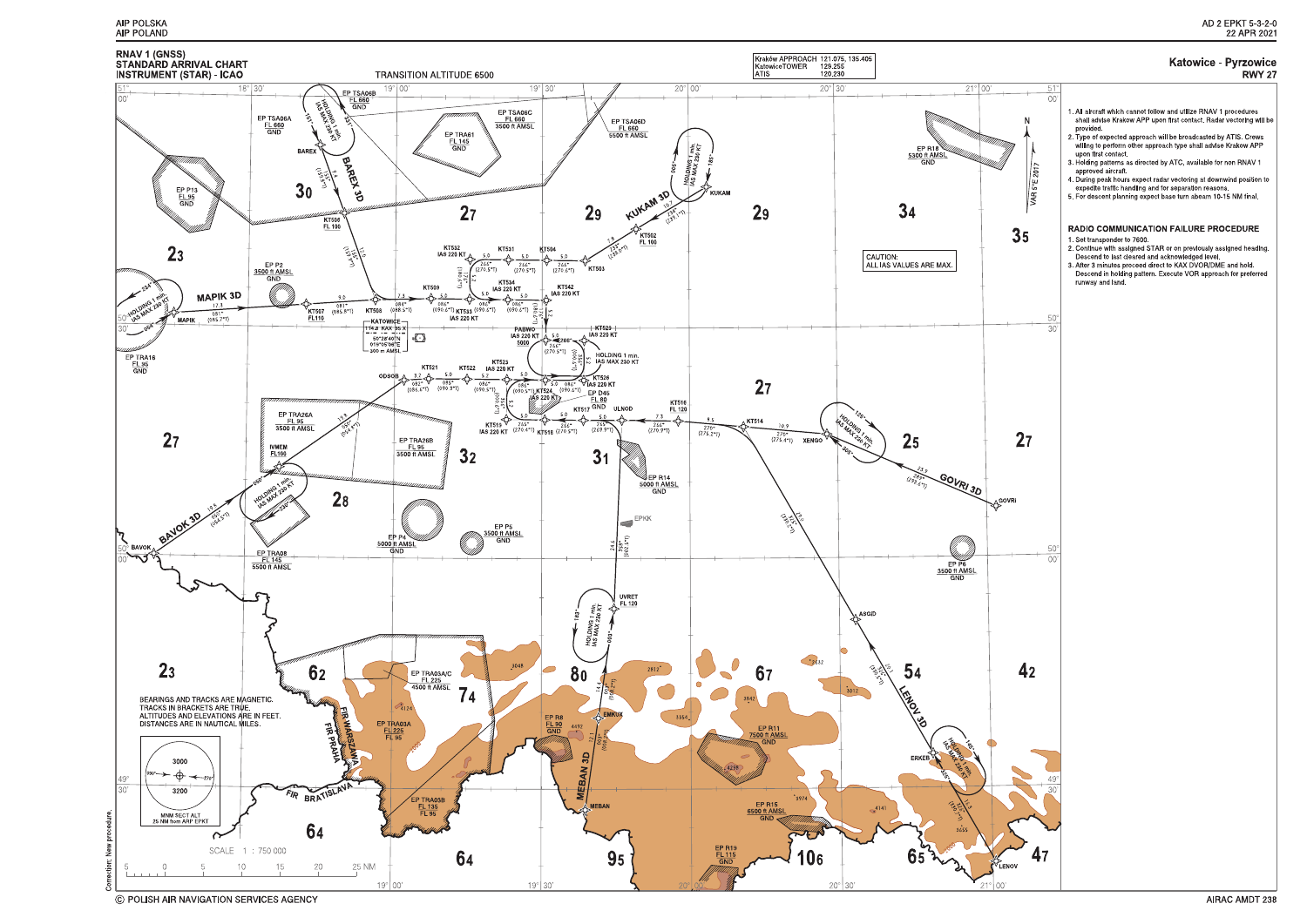#### **RNAV 1 (GNSS) STANDARD ARRIVAL CHART INSTRUMENT (STAR) - ICAO**

#### **Katowice - Pyrzowice RWY 27**

**MAPIK 3D**

| <b>SEQUENCE</b><br><b>NUMBER</b> | <b>PATH</b><br><b>TERMINATOR</b> | <b>WAYPOINT</b><br><b>IDENTIFIER</b> | <b>COURSE / TRACK</b><br>$(T^{\circ})$ M $^{\circ}$ | <b>DISTANCE</b><br>(NM) | <b>ALTITUDE</b>          | <b>SPEED</b><br>(kt) | <b>NAV SPEC</b>   |
|----------------------------------|----------------------------------|--------------------------------------|-----------------------------------------------------|-------------------------|--------------------------|----------------------|-------------------|
| 001                              | IF                               | <b>MAPIK</b>                         |                                                     |                         |                          |                      | RNAV <sub>1</sub> |
| 002                              | TF                               | KT507                                | 081 (085.7)                                         | 17.27                   | +FL110                   |                      | RNAV <sub>1</sub> |
| 003                              | TF                               | KT508                                | 081 (085.8)                                         | 9.03                    |                          |                      | RNAV <sub>1</sub> |
| 004                              | TF                               | KT509                                | 084 (088.5)                                         | 7.26                    |                          |                      | RNAV <sub>1</sub> |
| 005                              | TF                               | KT533                                | 086 (090.6)                                         | 5.00                    |                          | $-220$               | RNAV <sub>1</sub> |
| 006                              | TF                               | KT534                                | 086 (090.6)                                         | 5.00                    |                          | $-220$               | RNAV <sub>1</sub> |
| 007                              | TF                               | KT542                                | 086 (090.6)                                         | 5.00                    | $\overline{\phantom{a}}$ | $-220$               | RNAV <sub>1</sub> |
| 008                              | TF                               | <b>PABWO</b>                         | 176 (180.6)                                         | 5.20                    | $+5000$ ft               | $-220$               | RNAV <sub>1</sub> |

#### **BAREX 3D**

4

| <b>SEQUENCE</b><br><b>NUMBER</b> | <b>PATH</b><br><b>TERMINATOR</b> | <b>WAYPOINT</b><br><b>IDENTIFIER</b> | <b>COURSE / TRACK</b><br>$^{\circ}$ M $^{\circ}$ T) | <b>DISTANCE</b><br>(NM)  | <b>ALTITUDE</b>          | <b>SPEED</b><br>(kt) | <b>NAV SPEC</b>   |
|----------------------------------|----------------------------------|--------------------------------------|-----------------------------------------------------|--------------------------|--------------------------|----------------------|-------------------|
| 001                              | IF                               | <b>BAREX</b>                         |                                                     | $\overline{\phantom{a}}$ | $\overline{\phantom{a}}$ |                      | RNAV <sub>1</sub> |
| 002                              | TF                               | KT506                                | 155 (159.8)                                         | 9.42                     | $+$ FL100                |                      | RNAV <sub>1</sub> |
| 003                              | TF                               | KT508                                | 155 (159.9)                                         | 12.00                    |                          |                      | RNAV <sub>1</sub> |
| 004                              | TF                               | KT509                                | 084 (088.5)                                         | 7.26                     |                          |                      | RNAV <sub>1</sub> |
| 005                              | TF                               | KT533                                | 086 (090.6)                                         | 5.00                     | $\overline{\phantom{a}}$ | $-220$               | RNAV <sub>1</sub> |
| 006                              | TF                               | KT534                                | 086 (090.6)                                         | 5.00                     |                          | $-220$               | RNAV <sub>1</sub> |
| 007                              | TF                               | KT542                                | 086 (090.6)                                         | 5.00                     | $\overline{\phantom{a}}$ | $-220$               | RNAV <sub>1</sub> |
| 008                              | TF                               | <b>PABWO</b>                         | 176 (180.6)                                         | 5.20                     | $+5000$ ft               | $-220$               | RNAV <sub>1</sub> |

## **KUKAM 3D**

| <b>SEQUENCE</b><br><b>NUMBER</b> | <b>PATH</b><br>TERMINATOR | <b>WAYPOINT</b><br><b>IDENTIFIER</b> | <b>COURSE / TRACK</b><br>$^{\circ}$ M $^{\circ}$ T) | <b>DISTANCE</b><br>(NM) | <b>ALTITUDE</b>          | <b>SPEED</b><br>(kt)     | <b>NAV SPEC</b>   |
|----------------------------------|---------------------------|--------------------------------------|-----------------------------------------------------|-------------------------|--------------------------|--------------------------|-------------------|
| 001                              | IF                        | <b>KUKAM</b>                         |                                                     |                         | $\overline{\phantom{0}}$ |                          | RNAV <sub>1</sub> |
| 002                              | TF                        | KT502                                | 234 (239.1)                                         | 10.67                   | +FL100                   | $\overline{\phantom{0}}$ | RNAV <sub>1</sub> |
| 003                              | TF                        | KT503                                | 233 (238.0)                                         | 7.80                    | ٠                        |                          | RNAV <sub>1</sub> |
| 004                              | TF                        | KT504                                | 266 (270.6)                                         | 5.00                    |                          |                          | RNAV <sub>1</sub> |
| 005                              | TF                        | KT531                                | 266 (270.5)                                         | 5.00                    |                          |                          | RNAV <sub>1</sub> |
| 006                              | TF                        | KT532                                | 266 (270.5)                                         | 5.00                    |                          | $-220$                   | RNAV <sub>1</sub> |
| 007                              | TF                        | KT533                                | 176 (180.6)                                         | 5.20                    | $\overline{\phantom{0}}$ | $-220$                   | RNAV <sub>1</sub> |
| 008                              | TF                        | KT534                                | 086 (090.6)                                         | 5.00                    |                          | $-220$                   | RNAV <sub>1</sub> |
| 009                              | TF                        | KT542                                | 086 (090.6)                                         | 5.00                    | ٠                        | $-220$                   | RNAV <sub>1</sub> |
| 010                              | TF                        | <b>PABWO</b>                         | 176 (180.6)                                         | 5.20                    | $+5000$ ft               | $-220$                   | RNAV <sub>1</sub> |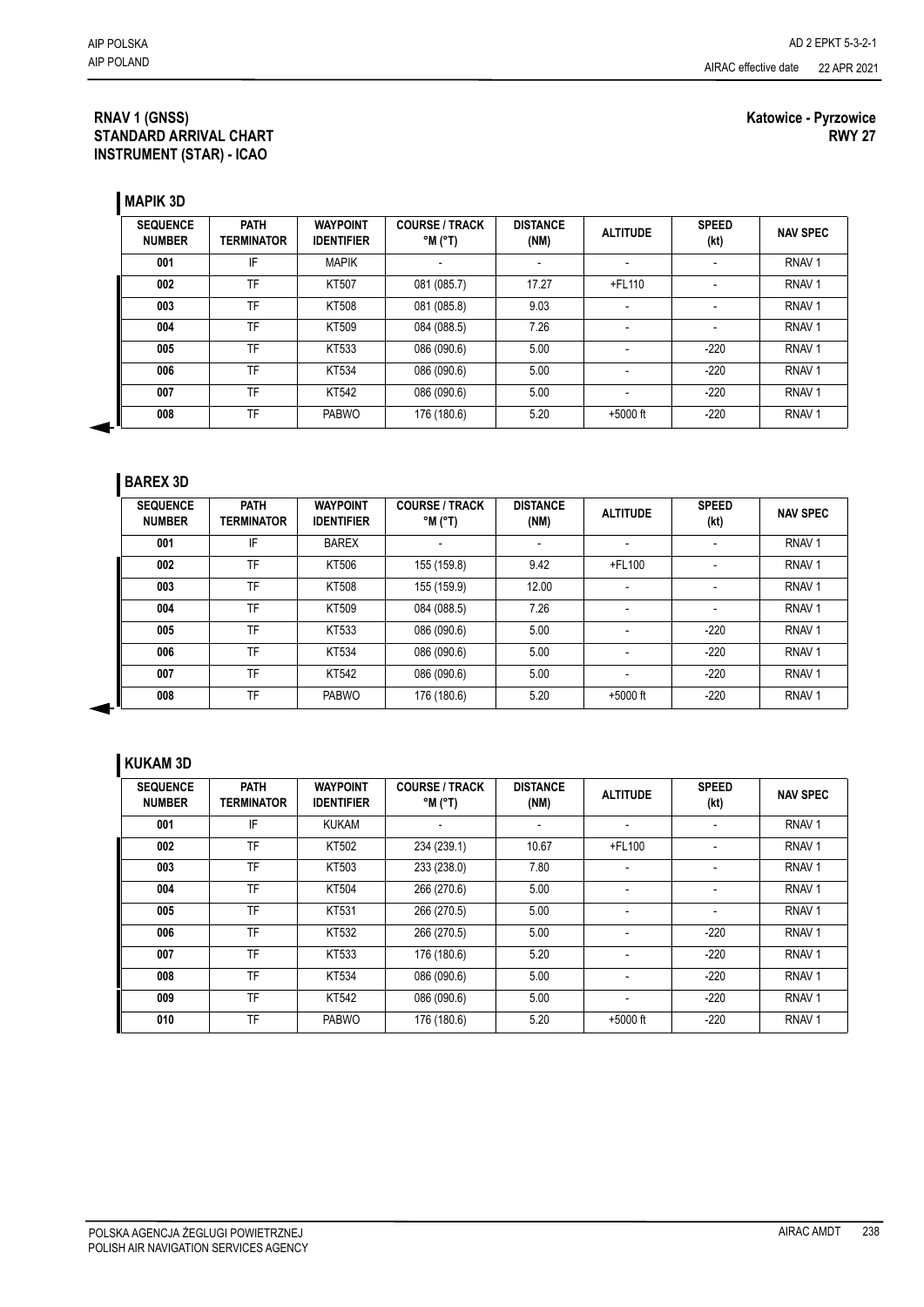## **GOVRI 3D**

| <b>SEQUENCE</b><br><b>NUMBER</b> | <b>PATH</b><br>TERMINATOR | <b>WAYPOINT</b><br><b>IDENTIFIER</b> | <b>COURSE / TRACK</b><br>$^{\circ}$ M $^{\circ}$ T) | <b>DISTANCE</b><br>(NM) | <b>ALTITUDE</b>          | <b>SPEED</b><br>(kt)     | <b>NAV SPEC</b>   |
|----------------------------------|---------------------------|--------------------------------------|-----------------------------------------------------|-------------------------|--------------------------|--------------------------|-------------------|
| 001                              | IF                        | <b>GOVRI</b>                         |                                                     |                         |                          |                          | RNAV <sub>1</sub> |
| 002                              | TF                        | <b>XENGO</b>                         | 289 (293.6)                                         | 23.93                   | -                        | $\overline{\phantom{0}}$ | RNAV <sub>1</sub> |
| 003                              | TF                        | KT514                                | 270 (275.4)                                         | 10.89                   | -                        |                          | RNAV <sub>1</sub> |
| 004                              | <b>TF</b>                 | KT516                                | 270 (275.2)                                         | 8.54                    | +FL120                   | $\overline{\phantom{a}}$ | RNAV <sub>1</sub> |
| 005                              | TF                        | <b>ULNOD</b>                         | 266 (270.9)                                         | 7.34                    | $\blacksquare$           | $\overline{\phantom{0}}$ | RNAV <sub>1</sub> |
| 006                              | <b>TF</b>                 | KT517                                | 265 (269.9)                                         | 5.02                    | $\overline{\phantom{a}}$ | $\overline{\phantom{0}}$ | RNAV <sub>1</sub> |
| 007                              | TF                        | KT518                                | 266 (270.5)                                         | 5.02                    | -                        | $\overline{\phantom{0}}$ | RNAV <sub>1</sub> |
| 008                              | <b>TF</b>                 | KT519                                | 265 (270.4)                                         | 5.00                    | -                        | $-220$                   | RNAV <sub>1</sub> |
| 009                              | <b>TF</b>                 | KT523                                | 356 (000.6)                                         | 5.20                    | -                        | $-220$                   | RNAV <sub>1</sub> |
| 010                              | <b>TF</b>                 | KT524                                | 086 (090.5)                                         | 5.00                    | -                        | $-220$                   | RNAV <sub>1</sub> |
| 011                              | TF                        | KT526                                | 086 (090.6)                                         | 5.00                    | -                        | $-220$                   | RNAV <sub>1</sub> |
| 012                              | TF                        | KT529                                | 356 (000.6)                                         | 5.20                    |                          | $-220$                   | RNAV <sub>1</sub> |
| 013                              | TF                        | <b>PABWO</b>                         | 266 (270.5)                                         | 5.00                    | $+5000$ ft               | $-220$                   | RNAV <sub>1</sub> |

## **LENOV 3D**

| <b>SEQUENCE</b><br><b>NUMBER</b> | <b>PATH</b><br><b>TERMINATOR</b> | <b>WAYPOINT</b><br><b>IDENTIFIER</b> | <b>COURSE / TRACK</b><br>°M (°T) | <b>DISTANCE</b><br>(NM)  | <b>ALTITUDE</b>          | <b>SPEED</b><br>(kt)     | <b>NAV SPEC</b>   |
|----------------------------------|----------------------------------|--------------------------------------|----------------------------------|--------------------------|--------------------------|--------------------------|-------------------|
| 001                              | IF                               | <b>LENOV</b>                         |                                  | $\overline{\phantom{0}}$ | $\blacksquare$           | $\overline{\phantom{a}}$ | RNAV <sub>1</sub> |
| 002                              | <b>TF</b>                        | <b>ERKEB</b>                         | 326 (330.7)                      | 16.31                    |                          |                          | RNAV <sub>1</sub> |
| 003                              | <b>TF</b>                        | <b>ASGID</b>                         | 326 (330.5)                      | 20.09                    |                          |                          | RNAV <sub>1</sub> |
| 004                              | <b>TF</b>                        | KT514                                | 325 (330.2)                      | 29.04                    | $\overline{\phantom{0}}$ |                          | RNAV <sub>1</sub> |
| 005                              | <b>TF</b>                        | KT516                                | 270 (275.2)                      | 8.54                     | +FL120                   |                          | RNAV <sub>1</sub> |
| 006                              | <b>TF</b>                        | <b>ULNOD</b>                         | 266 (270.9)                      | 7.34                     |                          |                          | RNAV <sub>1</sub> |
| 007                              | <b>TF</b>                        | KT517                                | 265 (269.9)                      | 5.02                     |                          |                          | RNAV <sub>1</sub> |
| 008                              | <b>TF</b>                        | KT518                                | 266 (270.5)                      | 5.02                     | $\overline{\phantom{a}}$ |                          | RNAV <sub>1</sub> |
| 009                              | <b>TF</b>                        | KT519                                | 265 (270.4)                      | 5.00                     |                          | $-220$                   | RNAV <sub>1</sub> |
| 010                              | <b>TF</b>                        | KT523                                | 356 (000.6)                      | 5.20                     |                          | $-220$                   | RNAV <sub>1</sub> |
| 011                              | <b>TF</b>                        | KT524                                | 086 (090.5)                      | 5.00                     | $\overline{\phantom{0}}$ | $-220$                   | RNAV <sub>1</sub> |
| 012                              | <b>TF</b>                        | KT526                                | 086 (090.6)                      | 5.00                     | $\overline{\phantom{a}}$ | $-220$                   | RNAV <sub>1</sub> |
| 013                              | <b>TF</b>                        | KT529                                | 356 (000.6)                      | 5.20                     |                          | $-220$                   | RNAV <sub>1</sub> |
| 014                              | <b>TF</b>                        | <b>PABWO</b>                         | 266 (270.5)                      | 5.00                     | $+5000$ ft               | $-220$                   | RNAV <sub>1</sub> |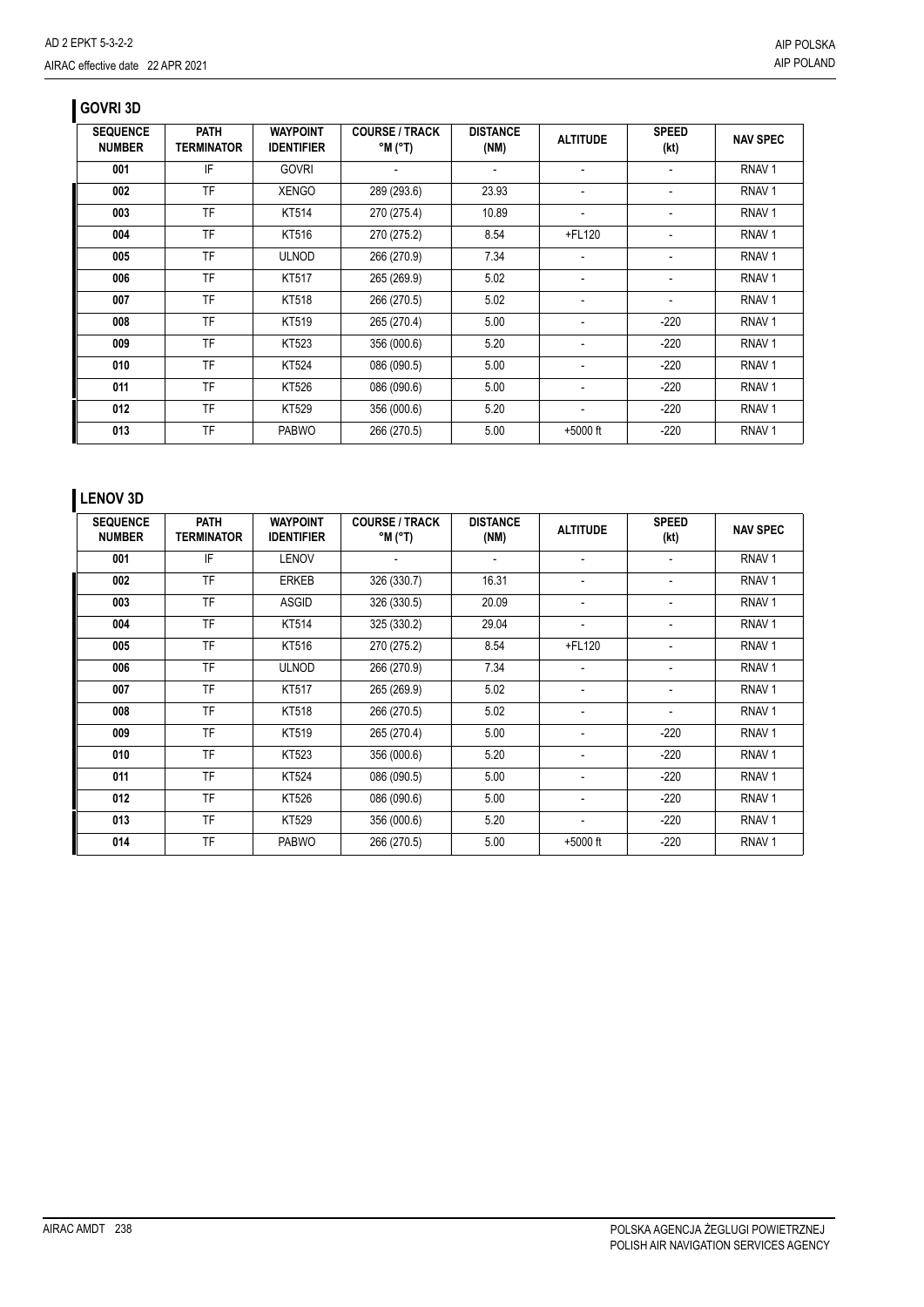## **MEBAN 3D**

| <b>SEQUENCE</b><br><b>NUMBER</b> | <b>PATH</b><br>TERMINATOR | <b>WAYPOINT</b><br><b>IDENTIFIER</b> | <b>COURSE / TRACK</b><br>$^{\circ}$ M ( $^{\circ}$ T) | <b>DISTANCE</b><br>(NM) | <b>ALTITUDE</b> | <b>SPEED</b><br>(kt) | <b>NAV SPEC</b>   |
|----------------------------------|---------------------------|--------------------------------------|-------------------------------------------------------|-------------------------|-----------------|----------------------|-------------------|
| 001                              | IF                        | <b>MEBAN</b>                         |                                                       |                         |                 |                      | RNAV <sub>1</sub> |
| 002                              | <b>TF</b>                 | <b>EMKUX</b>                         | 003 (008.2)                                           | 12.09                   |                 |                      | RNAV <sub>1</sub> |
| 003                              | <b>TF</b>                 | <b>UVRET</b>                         | 003 (008.2)                                           | 14.39                   | +FL120          |                      | RNAV <sub>1</sub> |
| 004                              | <b>TF</b>                 | <b>ULNOD</b>                         | 358 (002.5)                                           | 24.59                   | ٠               |                      | RNAV <sub>1</sub> |
| 005                              | <b>TF</b>                 | KT517                                | 265 (269.9)                                           | 5.02                    |                 |                      | RNAV <sub>1</sub> |
| 006                              | <b>TF</b>                 | KT518                                | 266 (270.5)                                           | 5.02                    | ٠               |                      | RNAV <sub>1</sub> |
| 007                              | <b>TF</b>                 | KT519                                | 265 (270.4)                                           | 5.00                    |                 | $-220$               | RNAV <sub>1</sub> |
| 008                              | <b>TF</b>                 | KT523                                | 356 (000.6)                                           | 5.20                    |                 | $-220$               | RNAV <sub>1</sub> |
| 009                              | <b>TF</b>                 | KT524                                | 086 (090.5)                                           | 5.00                    |                 | $-220$               | RNAV <sub>1</sub> |
| 010                              | <b>TF</b>                 | KT526                                | 086 (090.6)                                           | 5.00                    |                 | $-220$               | RNAV <sub>1</sub> |
| 011                              | <b>TF</b>                 | KT529                                | 356 (000.6)                                           | 5.20                    |                 | $-220$               | RNAV <sub>1</sub> |
| 012                              | TF                        | <b>PABWO</b>                         | 266 (270.5)                                           | 5.00                    | $+5000$ ft      | $-220$               | RNAV <sub>1</sub> |

# **BAVOK 3D**

| <b>SEQUENCE</b><br><b>NUMBER</b> | <b>PATH</b><br><b>TERMINATOR</b> | <b>WAYPOINT</b><br><b>IDENTIFIER</b> | <b>COURSE / TRACK</b><br>$^{\circ}$ M $^{\circ}$ T) | <b>DISTANCE</b><br>(NM) | <b>ALTITUDE</b> | <b>SPEED</b><br>(kt) | <b>NAV SPEC</b>   |
|----------------------------------|----------------------------------|--------------------------------------|-----------------------------------------------------|-------------------------|-----------------|----------------------|-------------------|
| 001                              | IF                               | <b>BAVOK</b>                         |                                                     |                         | ٠               |                      | RNAV <sub>1</sub> |
| 002                              | TF                               | <b>IVMEM</b>                         | 050 (054.5)                                         | 19.84                   | $+$ FL100       | ٠                    | RNAV <sub>1</sub> |
| 003                              | TF                               | <b>ODSOB</b>                         | 050 (054.8)                                         | 19.80                   | ٠               |                      | RNAV <sub>1</sub> |
| 004                              | TF                               | KT521                                | 082 (086.6)                                         | 3.21                    | ٠               |                      | RNAV <sub>1</sub> |
| 005                              | TF                               | <b>KT522</b>                         | 085 (090.3)                                         | 5.00                    | ٠               |                      | RNAV <sub>1</sub> |
| 006                              | TF                               | KT523                                | 086 (090.5)                                         | 5.20                    | ٠               | $-220$               | RNAV <sub>1</sub> |
| 007                              | TF                               | KT524                                | 086 (090.5)                                         | 5.00                    |                 | $-220$               | RNAV <sub>1</sub> |
| 008                              | TF                               | KT526                                | 086 (090.6)                                         | 5.00                    |                 | $-220$               | RNAV <sub>1</sub> |
| 009                              | TF                               | KT529                                | 356 (000.6)                                         | 5.20                    | ٠               | $-220$               | RNAV <sub>1</sub> |
| 010                              | TF                               | <b>PABWO</b>                         | 266 (270.5)                                         | 5.00                    | $+5000$ ft      | $-220$               | RNAV <sub>1</sub> |